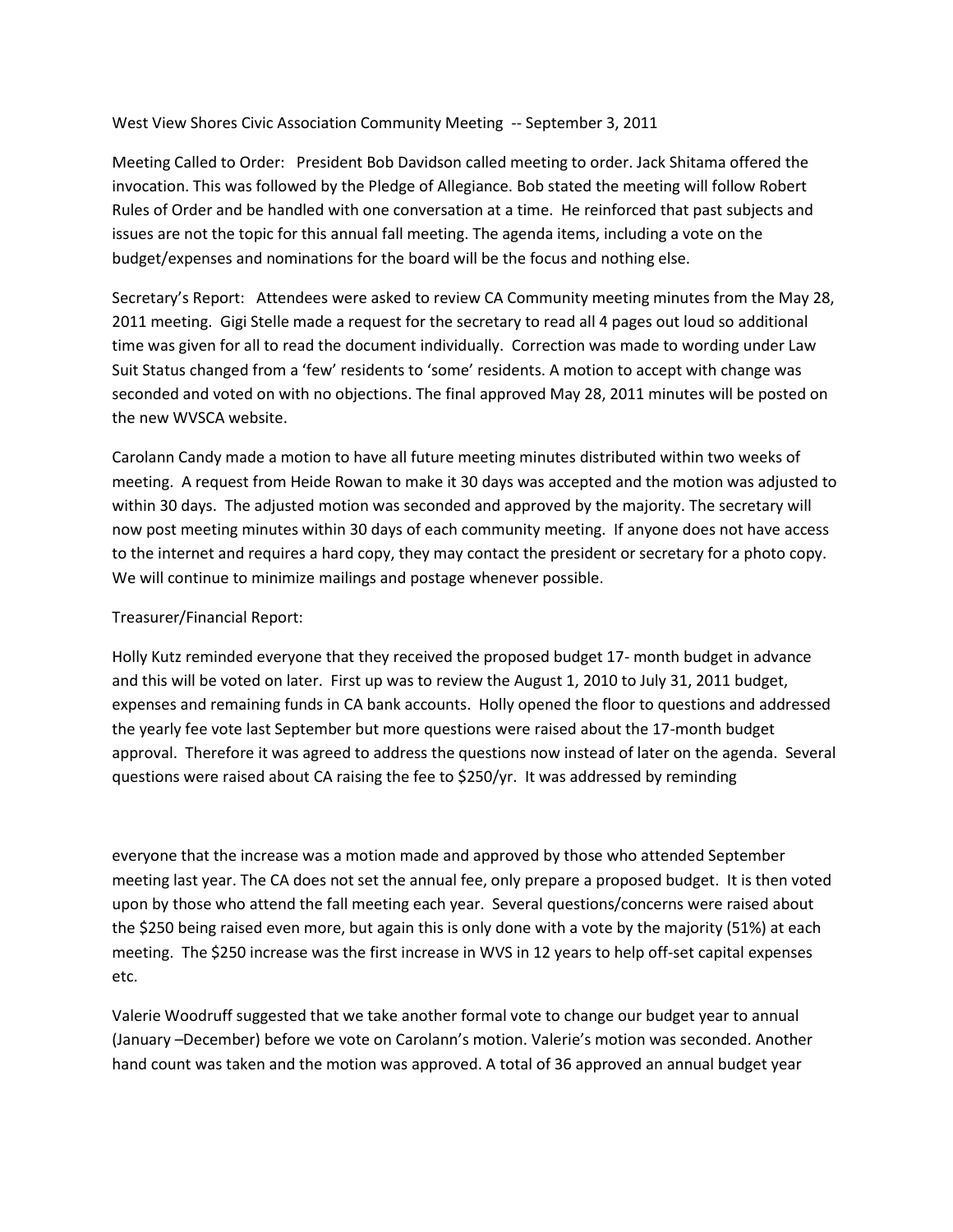beginning 2013. A total of 15 opposed the change to an annual budget year. As a result, the CA must have a 17-month budget for the period August 1, 2011 to December 2012.

Carolann Candy then repeated her motion to oppose a 17-month budget, it was seconded. After several hand counts to ensure an accurate count, the motion was not approved. A total of 20 opposed changing to an annual budget however 35 approved going to annual budget (January – December) August 1 to July 31st.

Penny Sass then reinstated her motion to approve a 17-month budget that was proposed by CA. This was seconded and another hand count was taken. A total of 41 approved the 17-month budget with 'one' opposed. The 17- month budget passed and is approved.

The 17-month budget adjustment works out to be a \$176.00 fee per property owner over this time period. The 17-month invoice (\$250.00) will be mailed year-end but will cover (August 1, 2011 to December 31, 2012). Beginning in 2013 the budget period will be annual (January – December). The 2013 annual budget will be presented for approval at the regular fall community meeting September 2012.

## Old Business:

Dry Hydrants – to be installed at the dock area by Eddie Lavin, Frank Woodruff, Al Hazelton, Howard Gipe, Rock Quinn, Bob Davidson and Tim Townes. The second dry hydrant will be installed at the beach area.

Revetment – Over the last few years has been washing out behind the rocks with significant erosion. The CA board encourages volunteers to help once the rock is delivered this fall. The intent is to have this completed before the winter begins.

Road Repair – Tim reported that roads are marked with white lines where this is significant allergatoring. CA has one estimate from Squires Paving for approximately \$7,800.00. Question was raised if other estimates were obtained and the answer was 'no'. Therefore two additional estimates will be obtained before work is completed this fall. A motion was made to approve a budget not to exceed \$10,000 which was seconded. A hand count was made and 40 were in favor/approved the road repairs and 6 opposed. Road repairs will be completed and funded through the Logan road fund.

The funding for the road repairs were was previously approved in September 2008 but the work was put on hold. The goal is to complete the road repair work with tar and stone before winter sets-in. There will also be some repair work done in the area of Elk and Basin road to improve water run-off, including a new inlet for run off water. Concerns were raised by Mr. Bennett and others regarding the pooling of water. This work will be considered in the future.

Court Hearing/Contempt Filing -- Bob confirmed the filings have been made as the CA was identified as the responsible entity for the maintenance of West View Shores community property and assets last